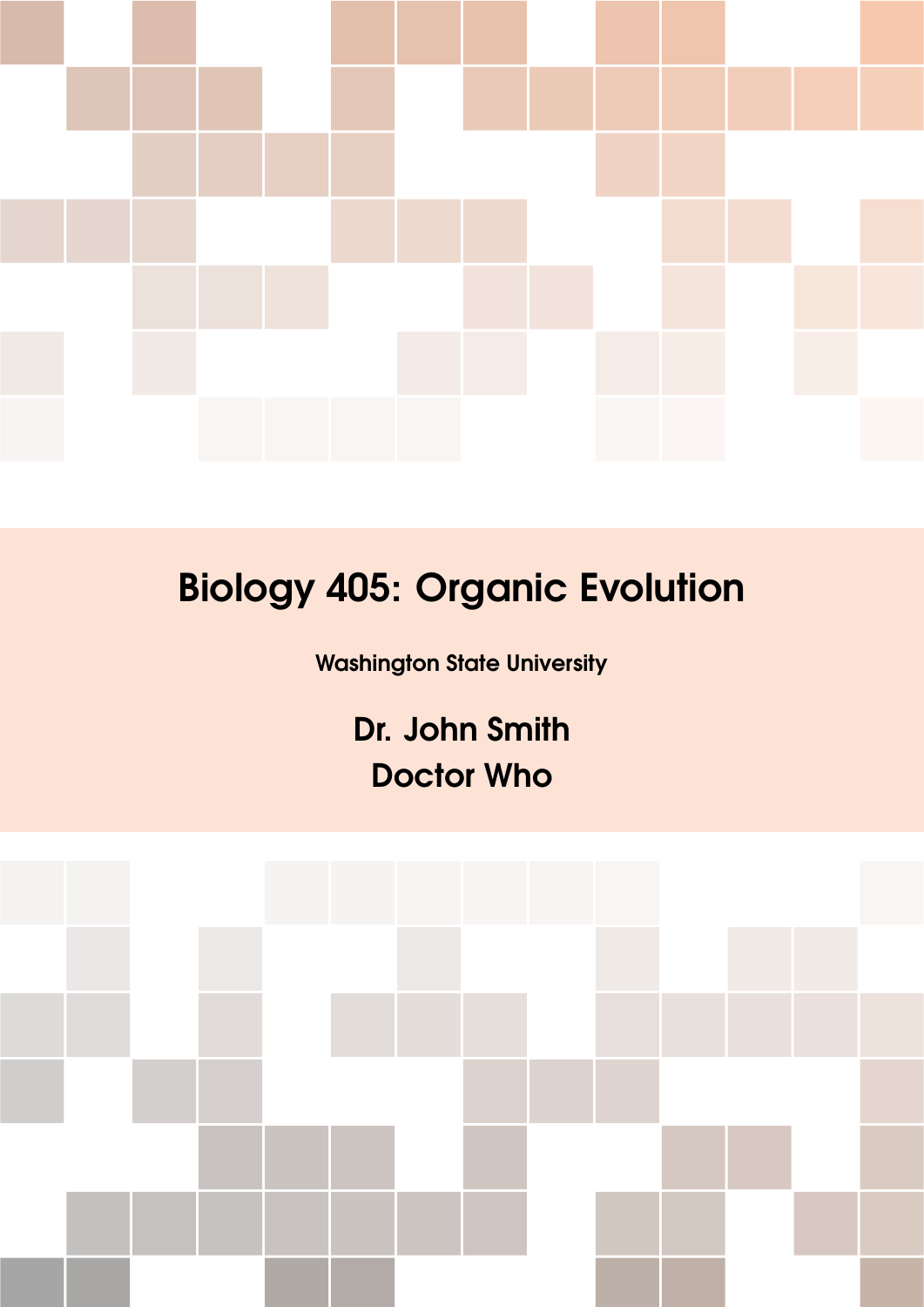Copyright  $\odot$  2016

PUBLISHED BY PUBLISHER

BOOK-WEBSITE.COM

Licensed under the Creative Commons Attribution-NonCommercial 3.0 Unported License (the "License"). You may not use this file except in compliance with the License. You may obtain a copy of the License at <http://creativecommons.org/licenses/by-nc/3.0>. Unless required by applicable law or agreed to in writing, software distributed under the License is distributed on an "AS IS" BASIS, WITHOUT WARRANTIES OR CONDITIONS OF ANY KIND, either express or implied. See the License for the specific language governing permissions and limitations under the License.

*First printing, x 20xx*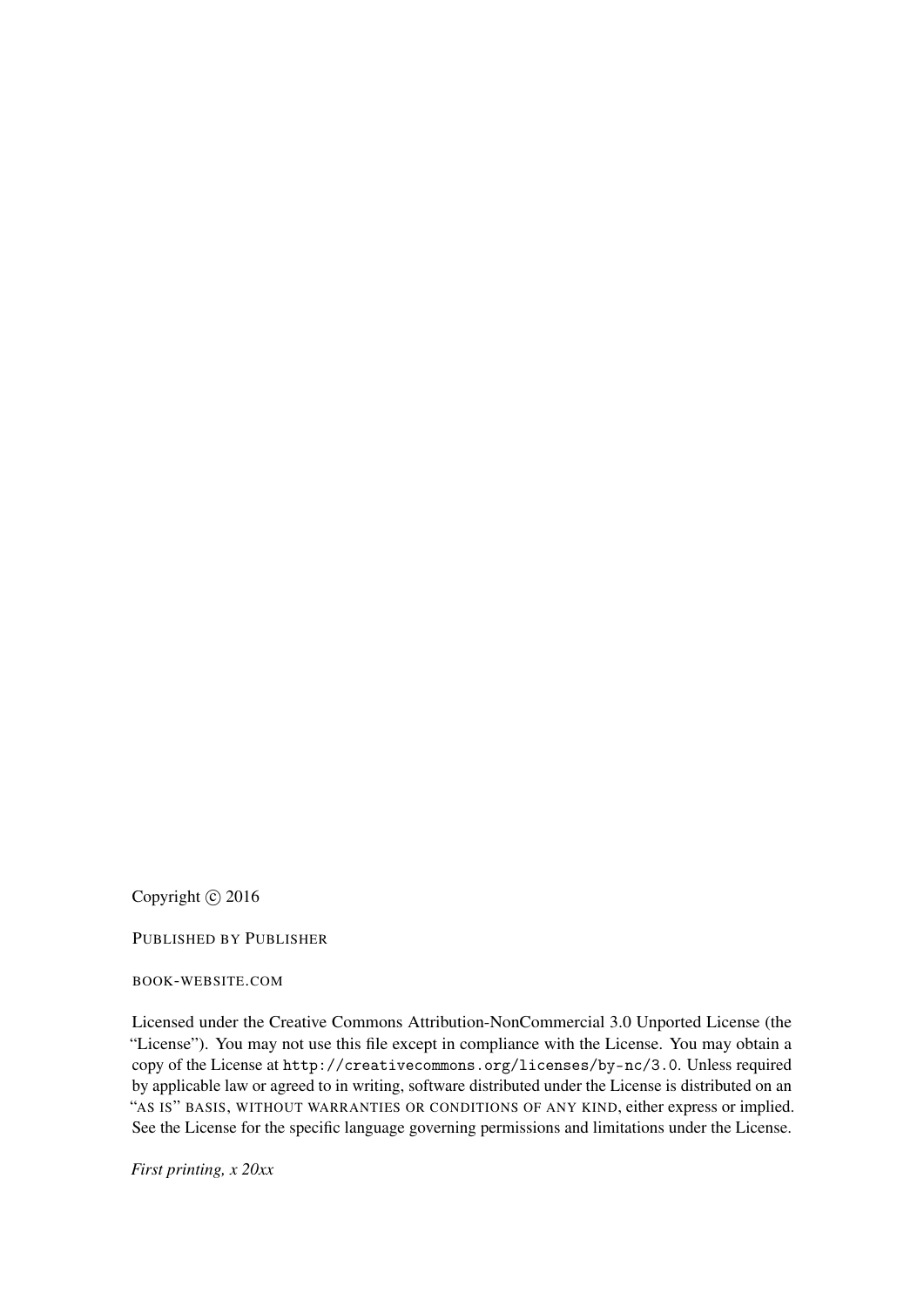# **Contents**

### **II [Evolution: Describing Variation](#page-4-0)**

| $1.1 -$ | <b>Introduction</b>                                                   |  |
|---------|-----------------------------------------------------------------------|--|
|         |                                                                       |  |
| 1.2     | <b>Evolutionary Patterns in our Regional Plants</b><br>$\overline{z}$ |  |
| 1.2.1   |                                                                       |  |
|         |                                                                       |  |
|         |                                                                       |  |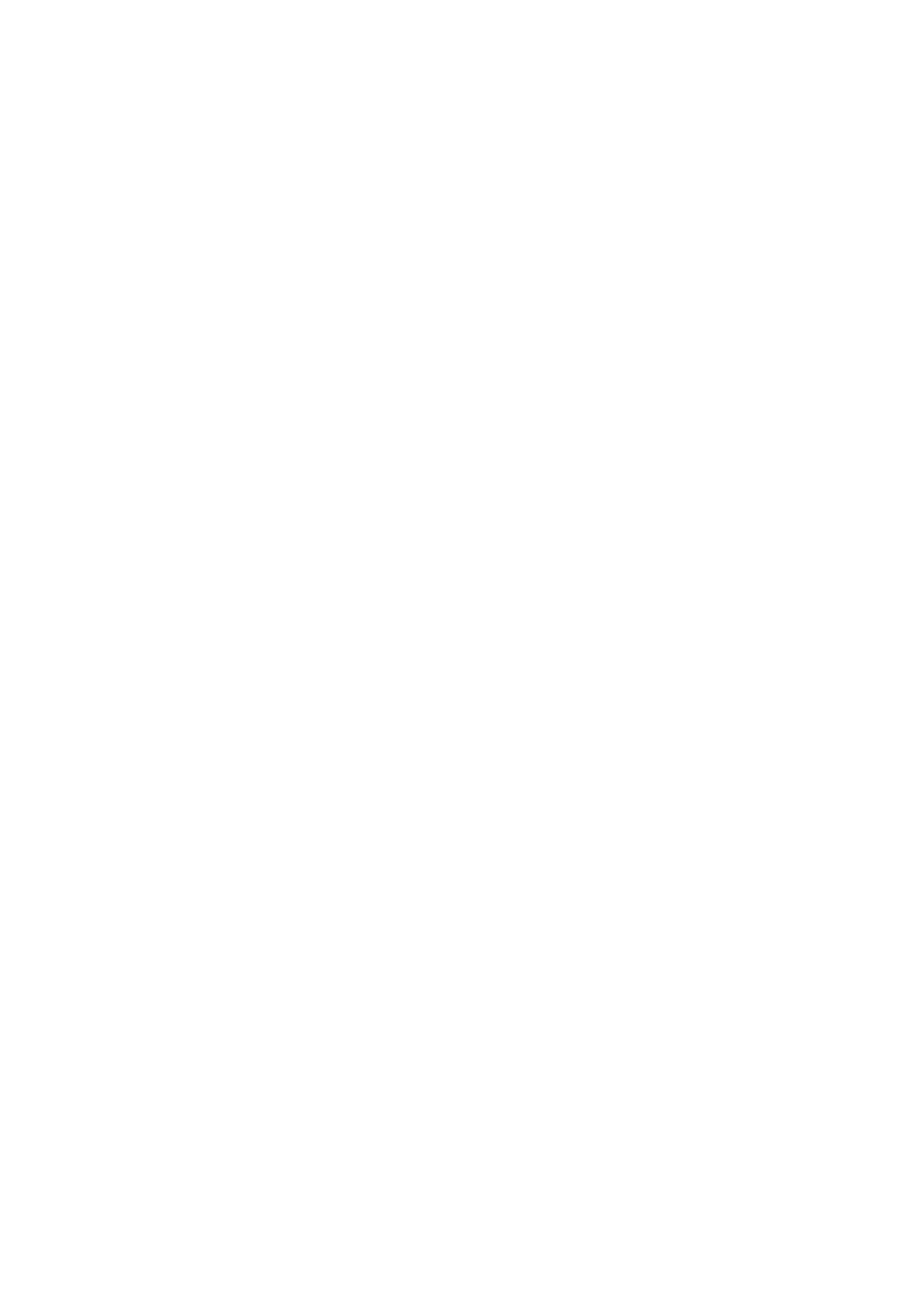# Evolution: Describing

<span id="page-4-0"></span>I

|            | <b>Week One: Time, Space, and Interspecific</b>                            |
|------------|----------------------------------------------------------------------------|
| 1.1<br>1.2 | <b>Introduction</b><br><b>Evolutionary Patterns in our Regional Plants</b> |
|            |                                                                            |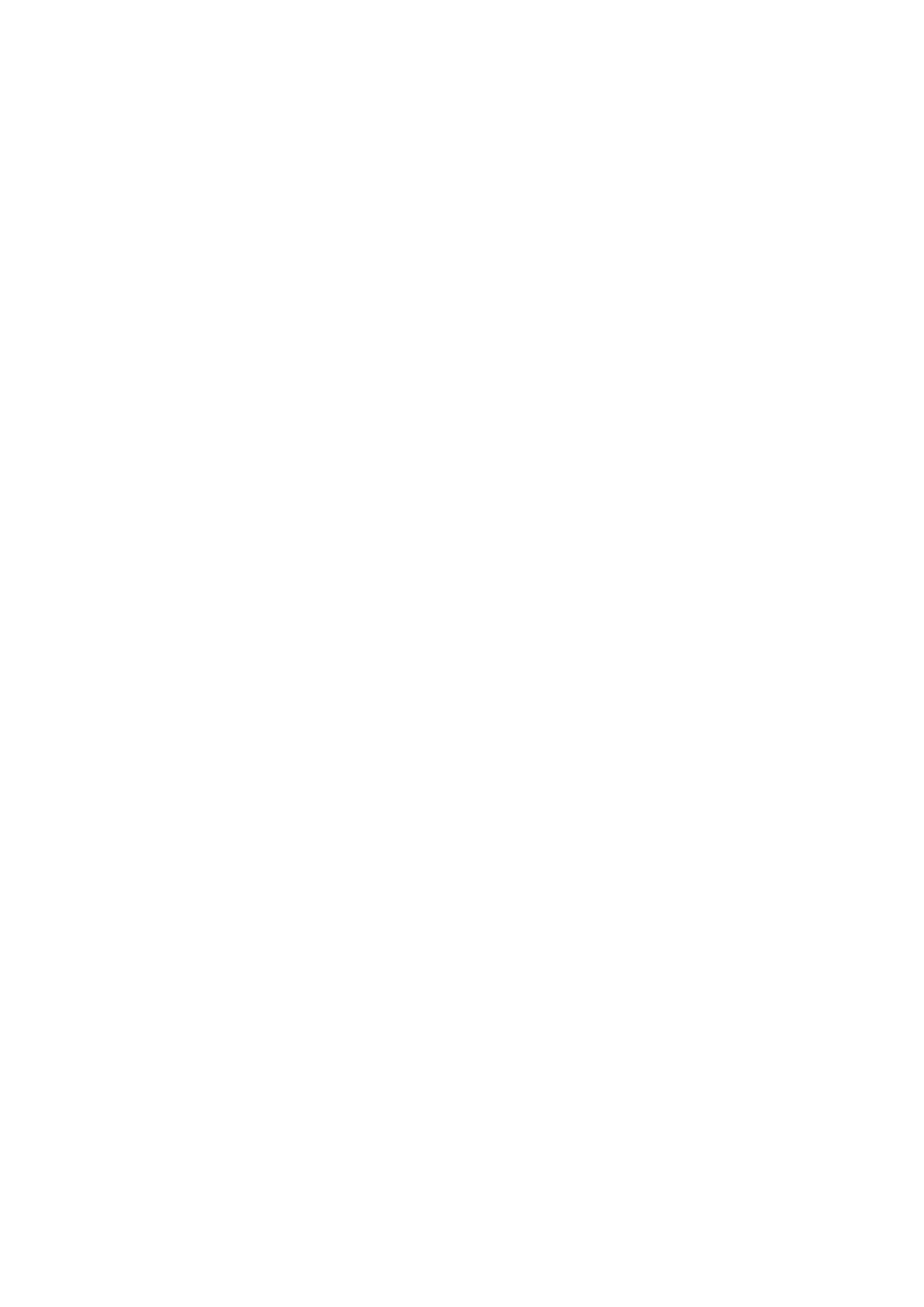## <span id="page-6-5"></span><span id="page-6-0"></span>1. Week One: Time, Space, and Interspecific Varia

#### 1.1 Introduction

<span id="page-6-1"></span>Darwin wrote, in his [1](#page-6-4)859 book On The Origin of Species<sup>1</sup>, that evolution was slow, gradual, and practically invisible. He was heavily influenced by the geologist Charles Lyell, who described uniformitarianism as the gradual change in geological formations, like mountain building and canyon erosion. Darwin thought evolution could be made visible by looking across long expanses of time, using the fossil record for example.

On the other hand, Darwin also noted, on his *Beagle* voyage, environments sometimes change catastrophically and across small distances. Although Darwin knew that artificial breeding could lead to rapid changes, it was only much after his time that research has shown that evolution in nature can be rapid and observed directly across landscapes.

#### 1.1.1 Objectives

- <span id="page-6-2"></span>• Appreciate the vast expanse of time available for evolutionary change.
- Appreciate the rate and tempo of change occurring over time.
- Observe variation between species and develop hypotheses for why species differ from one another.

#### 1.2 Evolutionary Patterns in our Regional Plants

<span id="page-6-3"></span>We have the opportunity to see evolutionary change in the plants that occur in our region of the Pacific Northwest because of nearby fossil deposits. In some ways, the plants found in our region differ dramatically from those found here in the distant past; but in other ways, there appears to be little evolutionary change. In the lab today, compare the current flora with those fossilized 15-25 million years ago, and consider the pace, rhythm and causes of evolutionary change. Your task is to examine these fossil plants and compare them to the extant plants in order to develop a picture of

<span id="page-6-4"></span><sup>&</sup>lt;sup>1</sup>Darwin, Charles. "On the origin of the species by natural selection." (1859).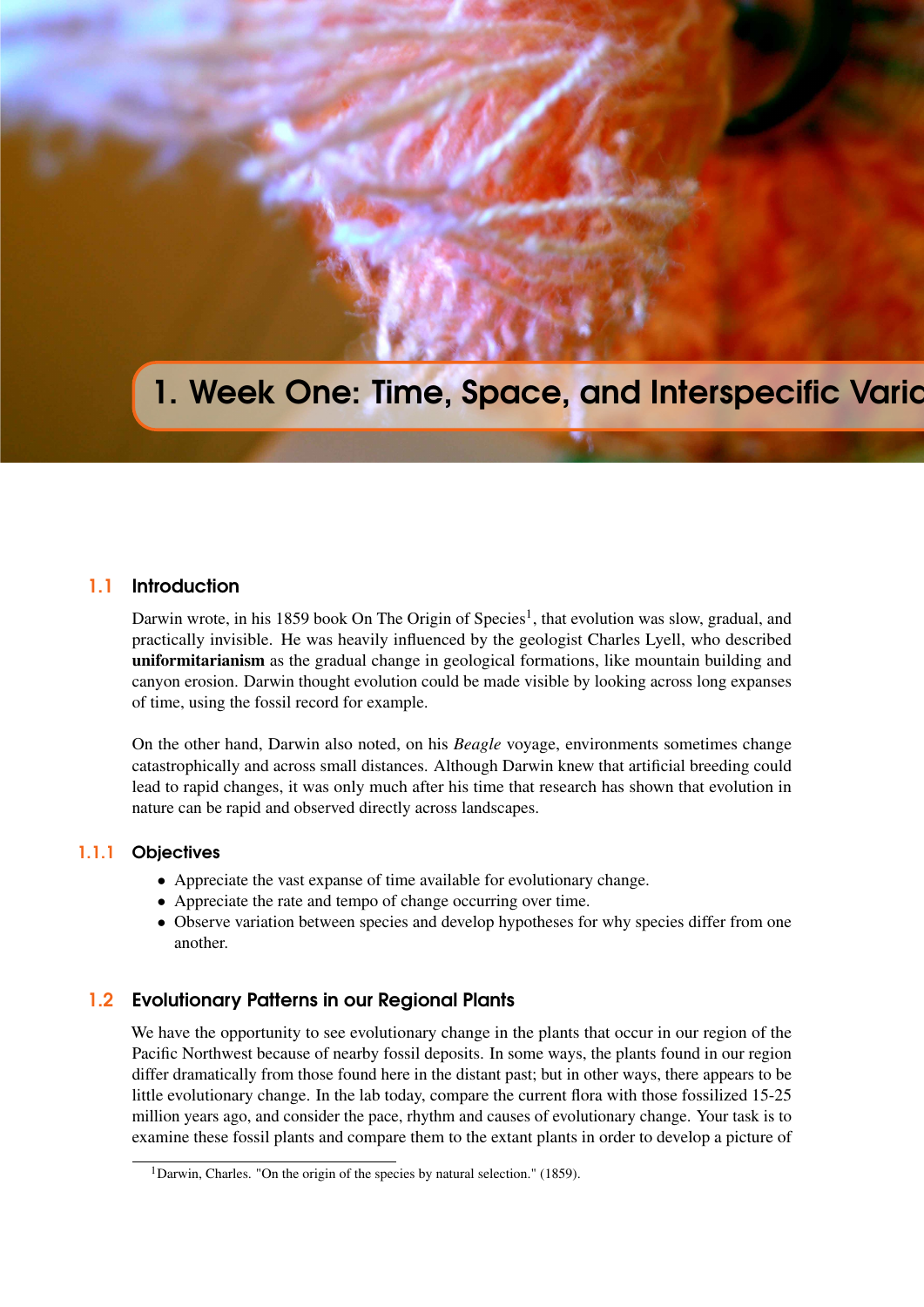evolutionary changes that might have occurred over 15 million years.

#### 1.2.1 The Extant Flora

<span id="page-7-0"></span>Examine the herbarium specimens collected from our region over the past several decades. The list of plants in the region is called by botanists the flora.

**Definition 1.2.1 — Flora.** The plants of a particular region, habitat, or geological period.

R The table below lists some of the plant families (with suffix *-aceae*) and genera (in italics) found in the flora of Moscow Mountain and Kamiak Butte (list obtained from [the WSU](http://public.wsu.edu/~wsherb/) [Herbarium.](http://public.wsu.edu/~wsherb/) Only those families that are also found in the fossil flora are included. Note which are present in the specimens you are examining.

| Family   | <b>Scientific Name</b>        | <b>Common Name</b> | <b>Habitat</b>                                                     |
|----------|-------------------------------|--------------------|--------------------------------------------------------------------|
|          | Pinaceae <i>Abies grandis</i> | grand fir          | North slope and ravines on south slope.                            |
|          | Pinaceae Larix occidentalis   | tamarack           | Upper slope and on burns on north slope.                           |
| Pinaceae |                               |                    | <i>Picea engelmanni</i> Engelmann's spruce Cedar-grand fir forest. |
| $\cdots$ | and                           | SO.                | on                                                                 |

Table 1.1: Table of extant flora of Moscow Mountain and Kamiak Butte for those families also found in Clarkia fossil beds.

#### 1.2.2 The Fossil Flora

<span id="page-7-1"></span>Also in lab today are specimens of plant fossils collected from the amazing fossil beds at Clarkia, Idaho (only about 60 miles from Pullman!).

Exercise 1.1 Examine the fossil specimens available in lab. To get oriented, [check out this 15](http://www.youtube.com/watch?v=YfRXDbtkEi0) [minute video on the Clarkia fossils,](http://www.youtube.com/watch?v=YfRXDbtkEi0) which is based on research at the University of Idaho, and answer the following problems:

**Problem 1.1** What were the environmental conditions in our region 15 million years ago compared to our current conditions? In what ways did the environment faced by the extant plants (those species currently present) change compared to the plants found as fossils?

Problem 1.2 What are the different types of fossils found at this fossil bed? Describe the processes that lead to fossil preservation.

**Problem 1.3** The video suggests ways can we study evolutionary change in the flora and the plant traits in our region. There are at least 3: what are they?

<span id="page-7-2"></span>